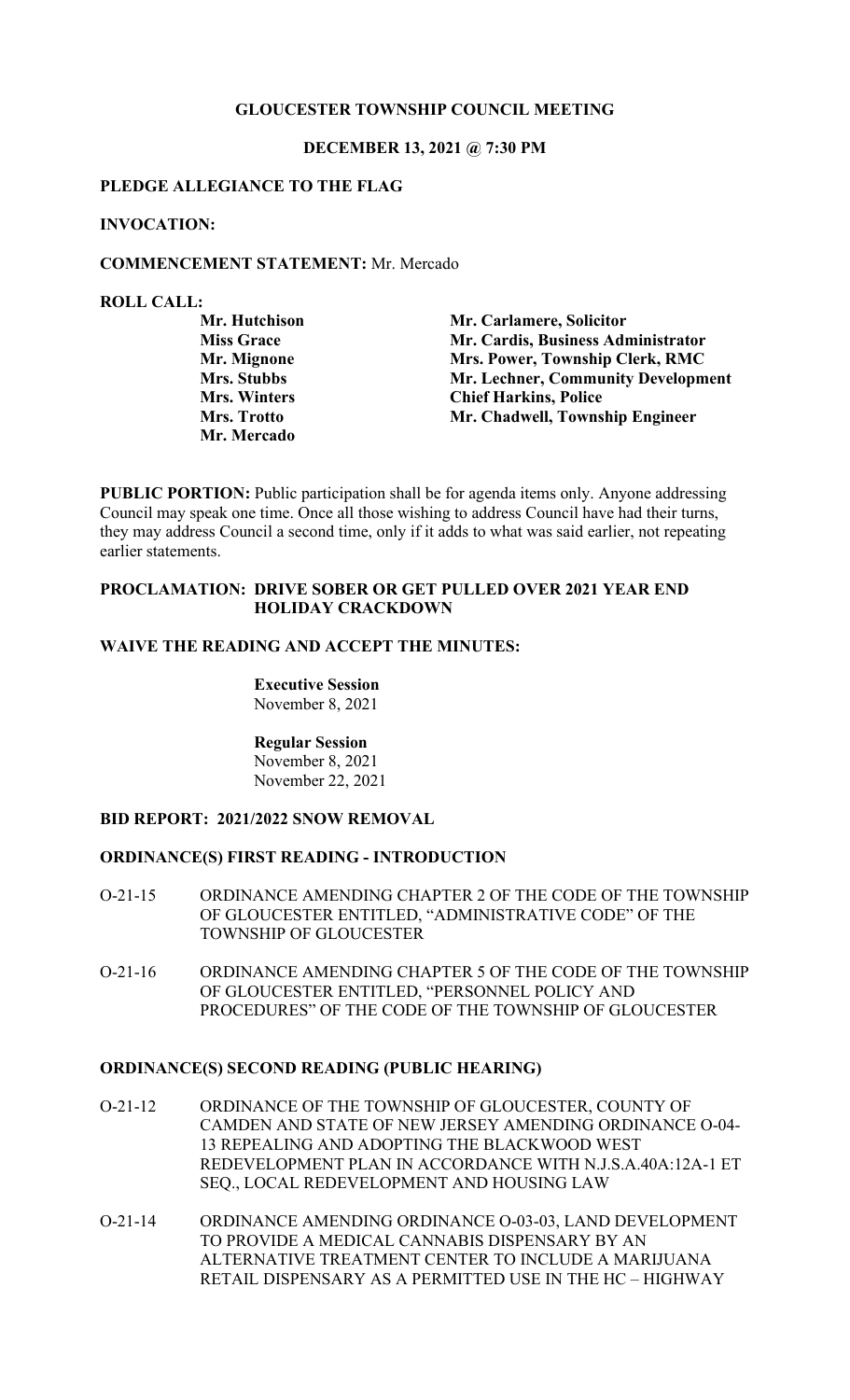# COMMERCIAL DISTRICT

# **CONSENT AGENDA:**

- R-21:12-328 RESOLUTION AUTHORIZING PAYMENT OF BILLS
- R-21:12-329 RESOLUTION AUTHORIZING REFUNDS FROM THE DEPARTMENT OF FINANCE
- R-21:12-330 RESOLUTION AUTHORIZING REFUNDING OF TAXES
- R-21:12-331 RESOLUTION TO ALLOW DISABLED VETERAN OR OTHER EXEMPTIONS AND CREDITS FOR TAX YEAR 2021 THIRD QUARTER AND 2022 AND TO AUTHORIZE THE TAX COLLECTOR TO CREDIT TAXES AND REFUND ANY OVERPAYMENTS
- R-21:12-332 RESOLUTION AUTHORIZING RELEASE OF SECURITIES FOR BRYN MAWR DG, BLACKWOOD, LLC IN THE TOWNSHIP OF GLOUCESTER
- R-21:12-333 RESOLUTION AUTHORIZING RELEASE OF SECURITIES FOR THE COLONY AT CHEWS LANDING IN THE TOWNSHIP OF GLOUCESTER
- R-21:12-334 RESOLUTION AUTHORIZING EXECUTION OF AGREEMENT BETWEEN THE TOWNSHIP OF GLOUCESTER AND VARIOUS CONTRACTORS FOR SNOW REMOVAL FOR 2021-2022
- R-21:12-335 RESOLUTION AUTHORIZING AND CONFIRMING THE ADVERTISING OF RFP'S FOR EMERGENCY MEDICAL SERVICES IN THE TOWNSHIP OF GLOUCESTER
- R-21:12-336 RESOLUTION AUTHORIZING EXECUTION AND DELIVERY OF AGREEMENT BETWEEN THE TOWNSHIP OF GLOUCESTER AND TEAMSTERS LOCAL UNION 676 – DISPATCHERS UNIT CONTRACT
- R-21:12-337 RESOLUTION OF THE TOWNSHIP COUNCIL OF THE TOWNSHIP OF GLOUCESTER AFFIRMING THE EMPLOYMENT AGREEMENT WITH THE DEPUTY CHIEF OF POLICE
- R-21:12-338 RESOLUTION OF SUPPORT FOR THE APPLICATION OF RESINATE BLISS, LLC TO OPEN A CANNABIS MANUFACTURER AT 553 BERLIN-CROSS KEYS ROAD IN THE TOWNSHIP OF GLOUCESTER

### **REGULAR AGENDA:**

R-21:12-339 RESOLUTION TO MAKE BUDGET TRANSFERS BETWEEN APPROPRIATIONS IN THE CY 2021 GENERAL FUND BUDGET

#### **GT E-GOV ACCESS**

**PUBLIC PORTION:** Public participation, which shall be any item the public chooses to address to the Township Council. Anyone addressing Council may speak one time. Once all those wishing to address Council have had their turns, they may address Council a second time, only if it adds to what was said earlier, not repeating earlier statements.

### **POLLING OF DIRECTORS**

## **POLLING OF COUNCIL**

(If needed)